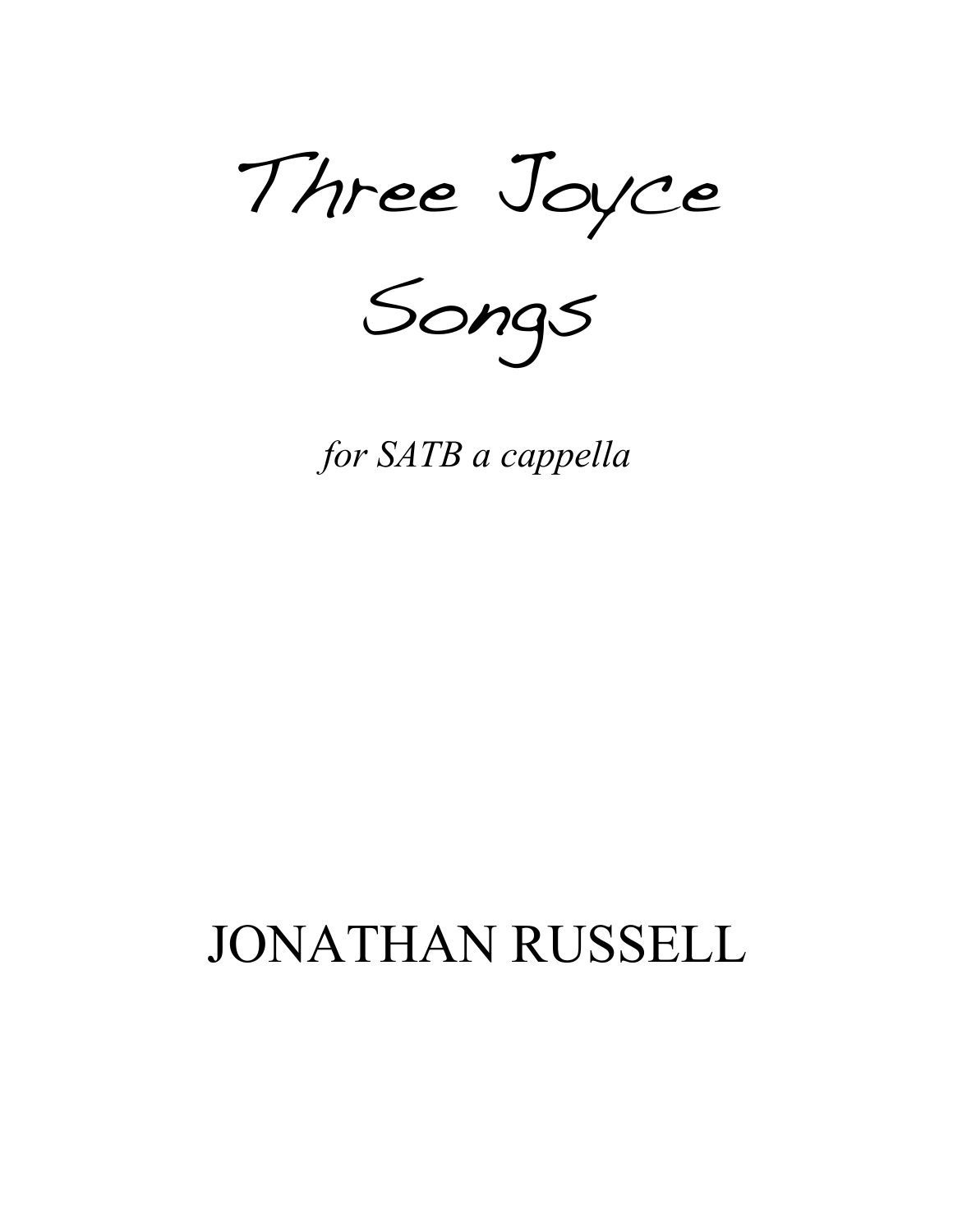*Written for the San Francisco Conservatory Chorus David Conte, conductor* 

## **Rain Has Fallen**

*For SATB Chorus unaccompanied*

Text by James Joyce Music by Jonathan Russell

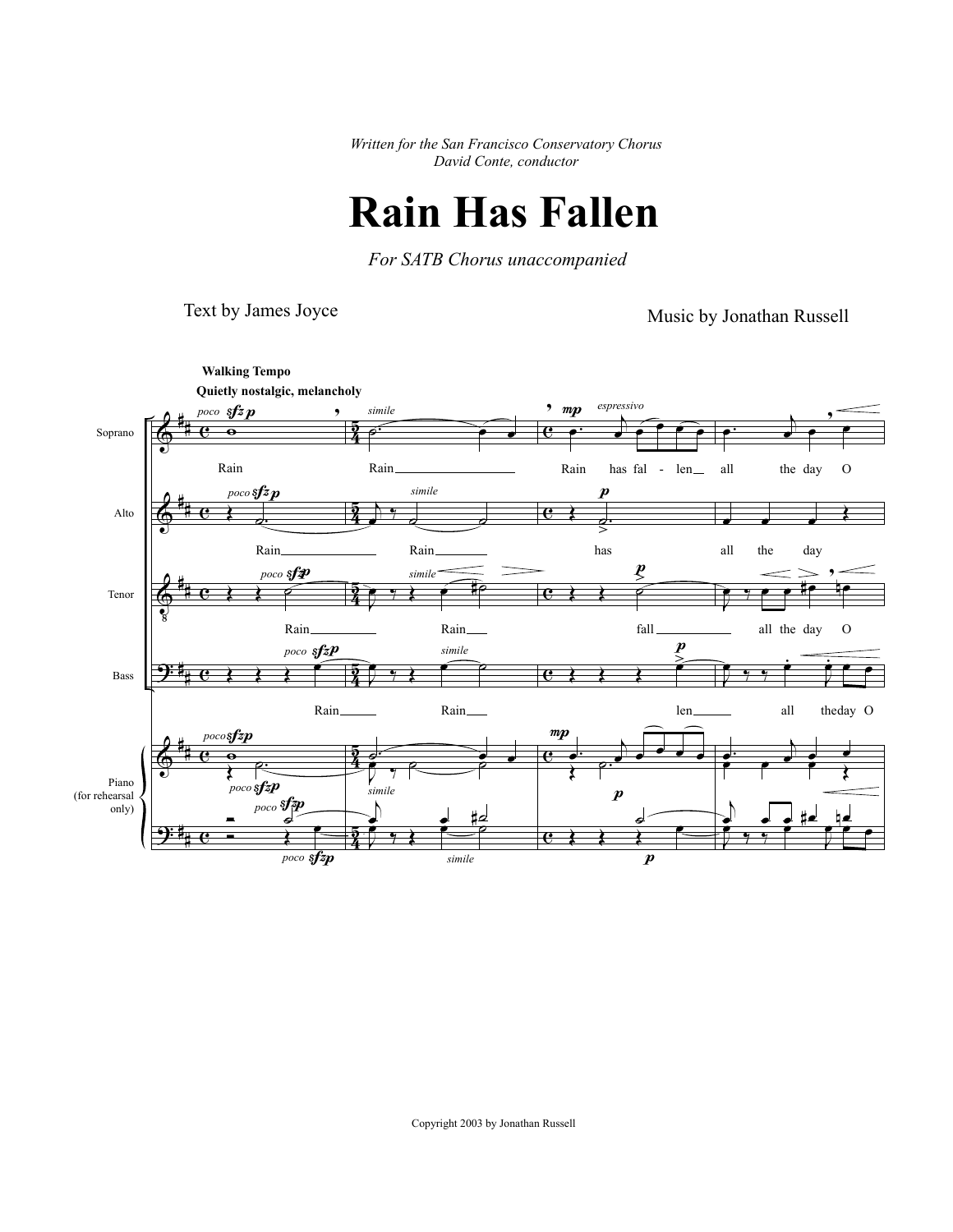

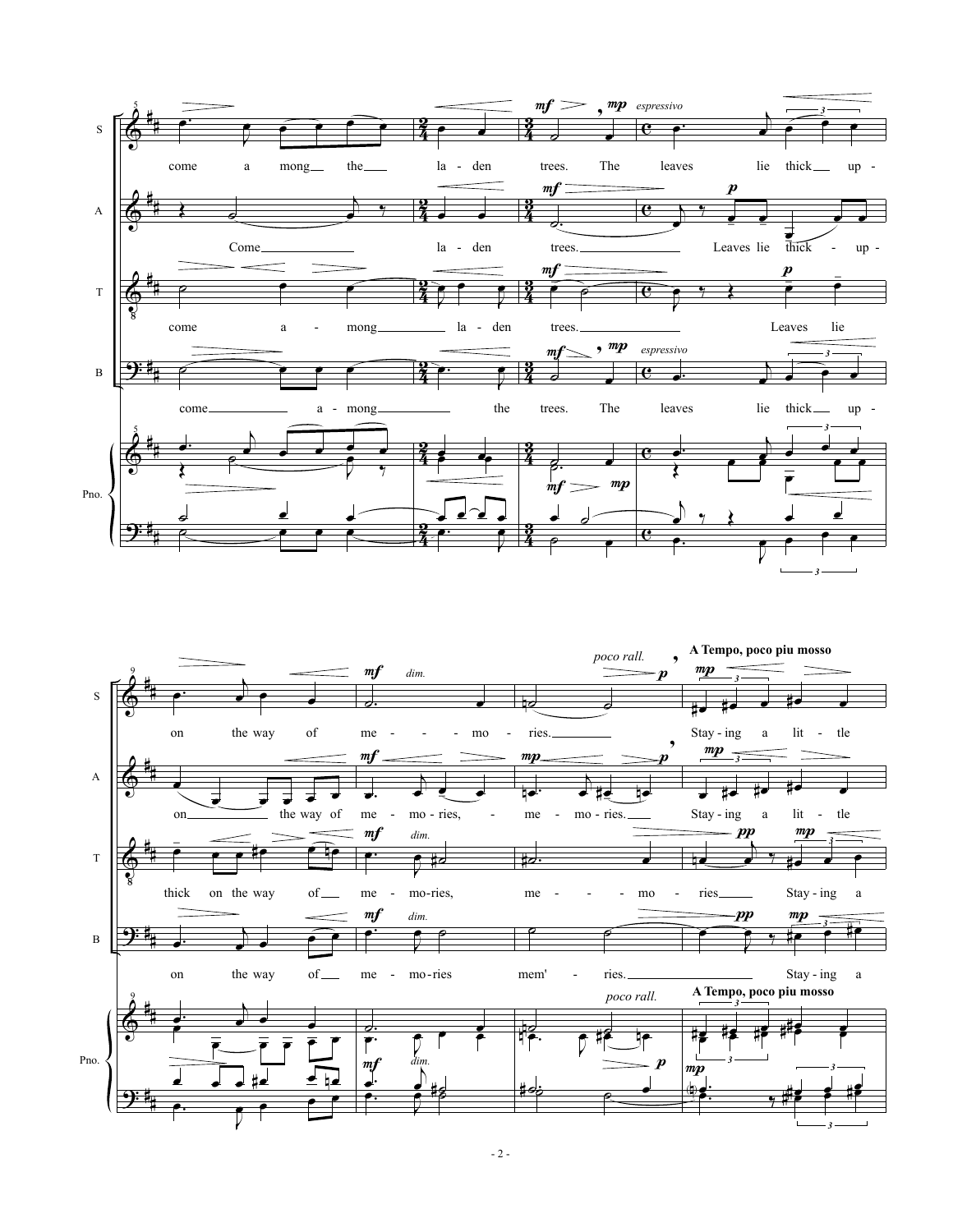

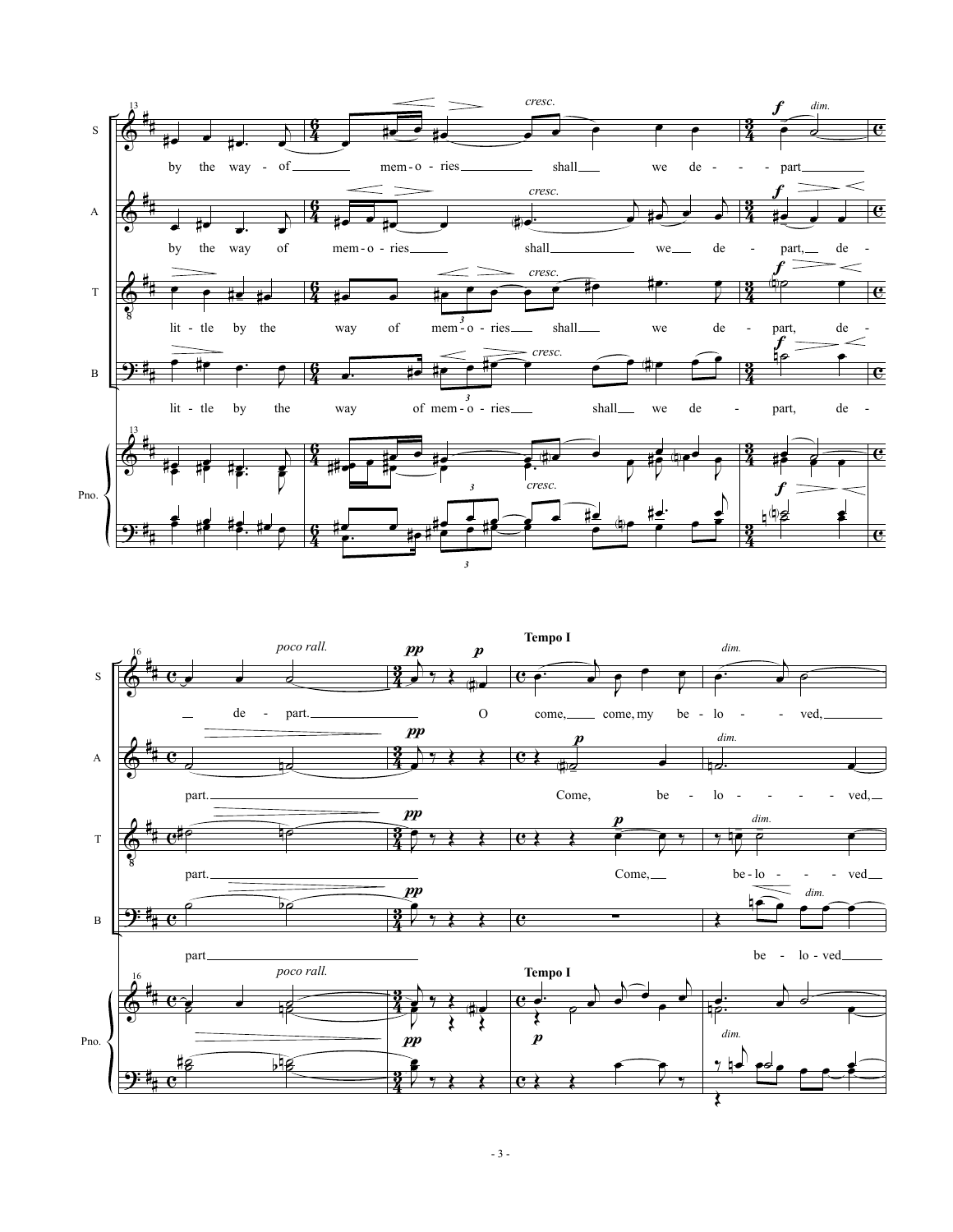

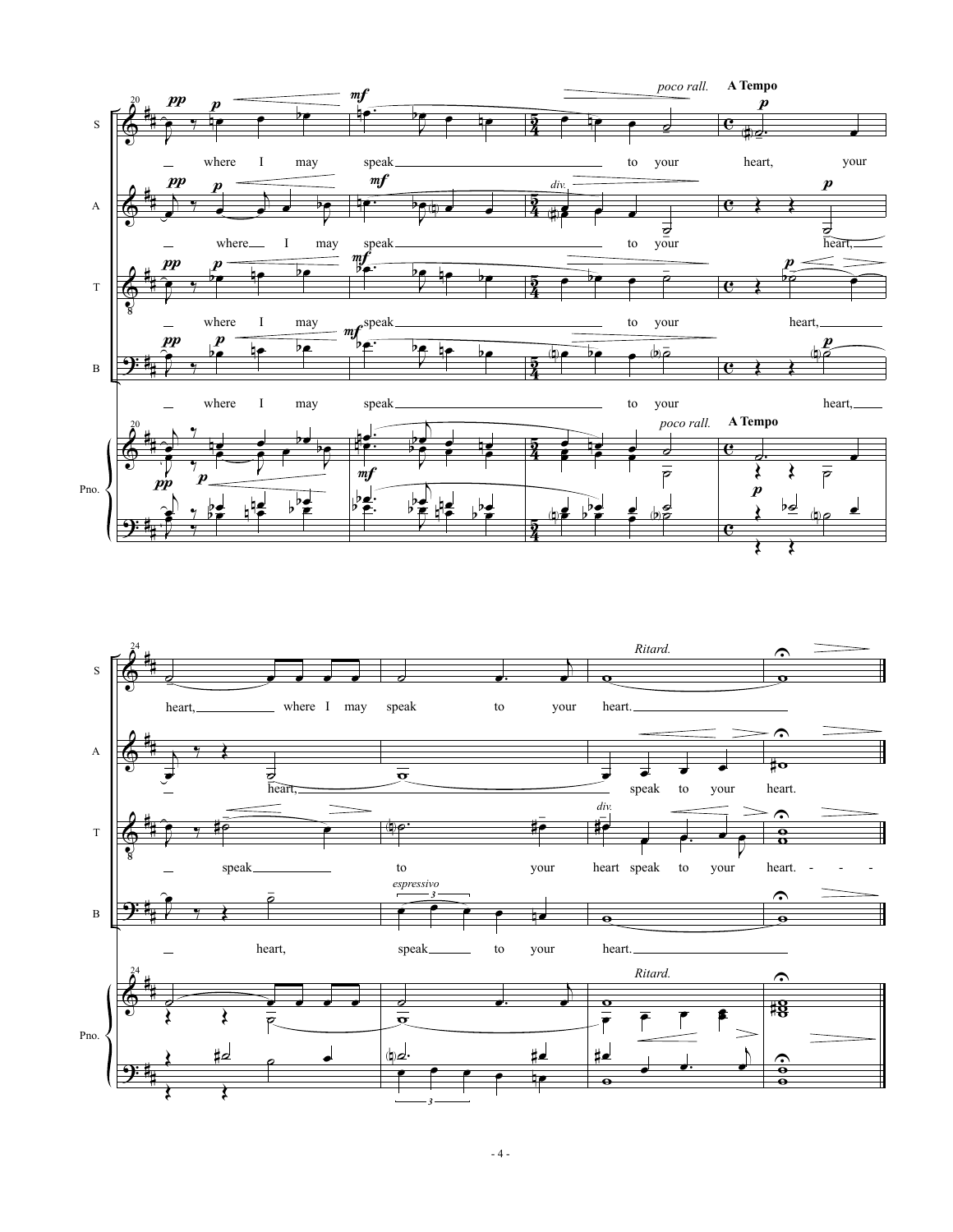## **Because your voice was at my side**



© Copyright 2012 by Jonathan Russell. All rights reserved.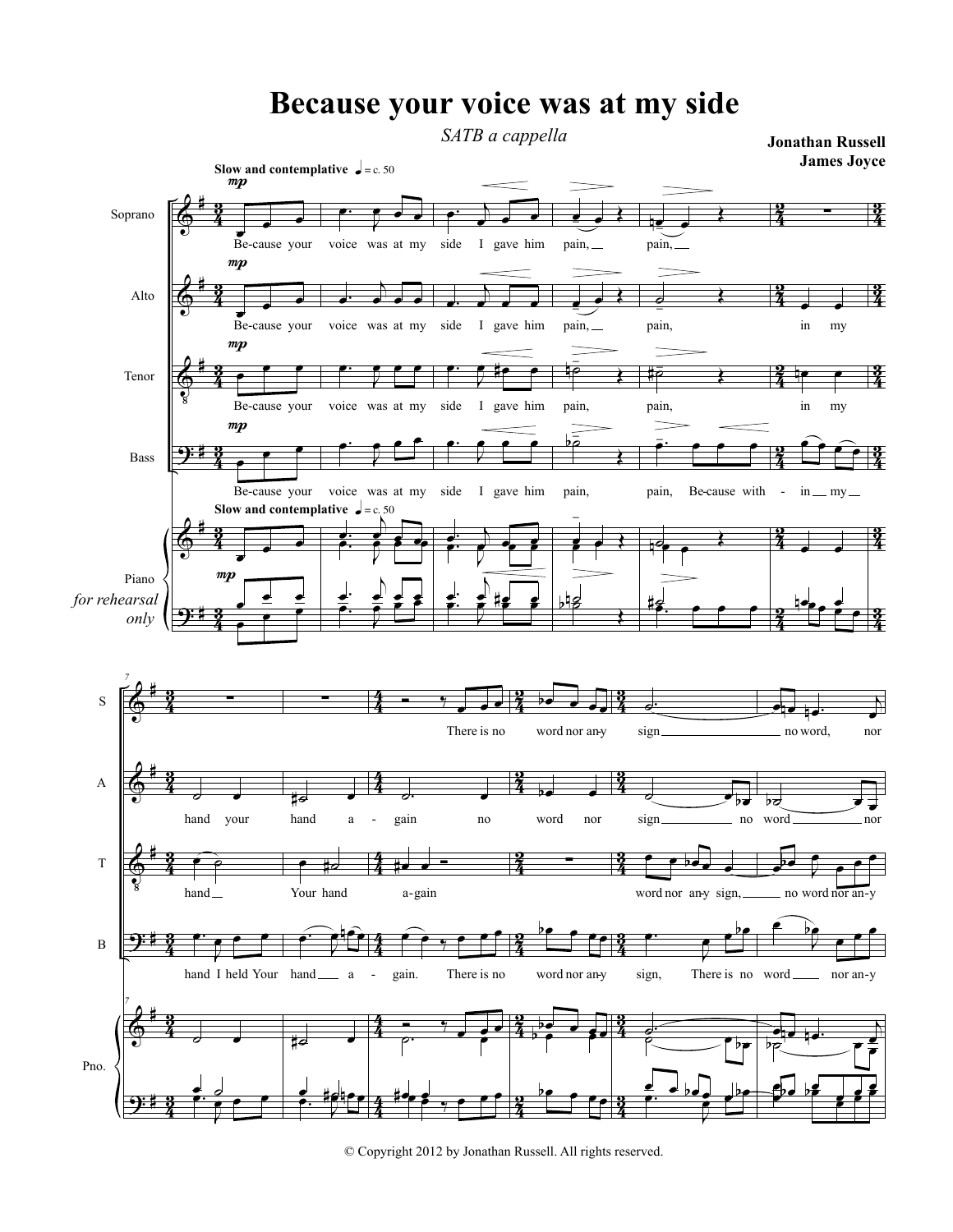

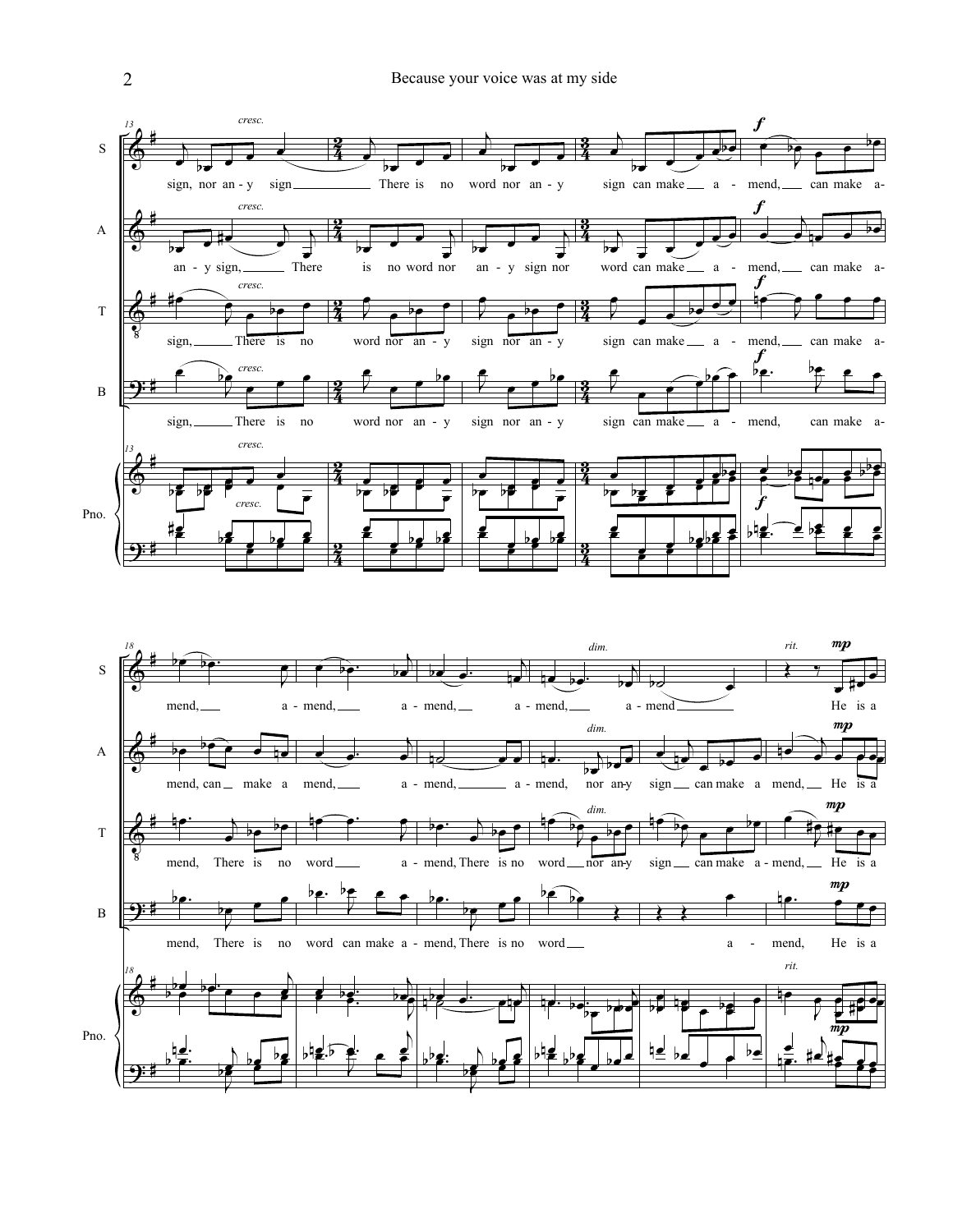

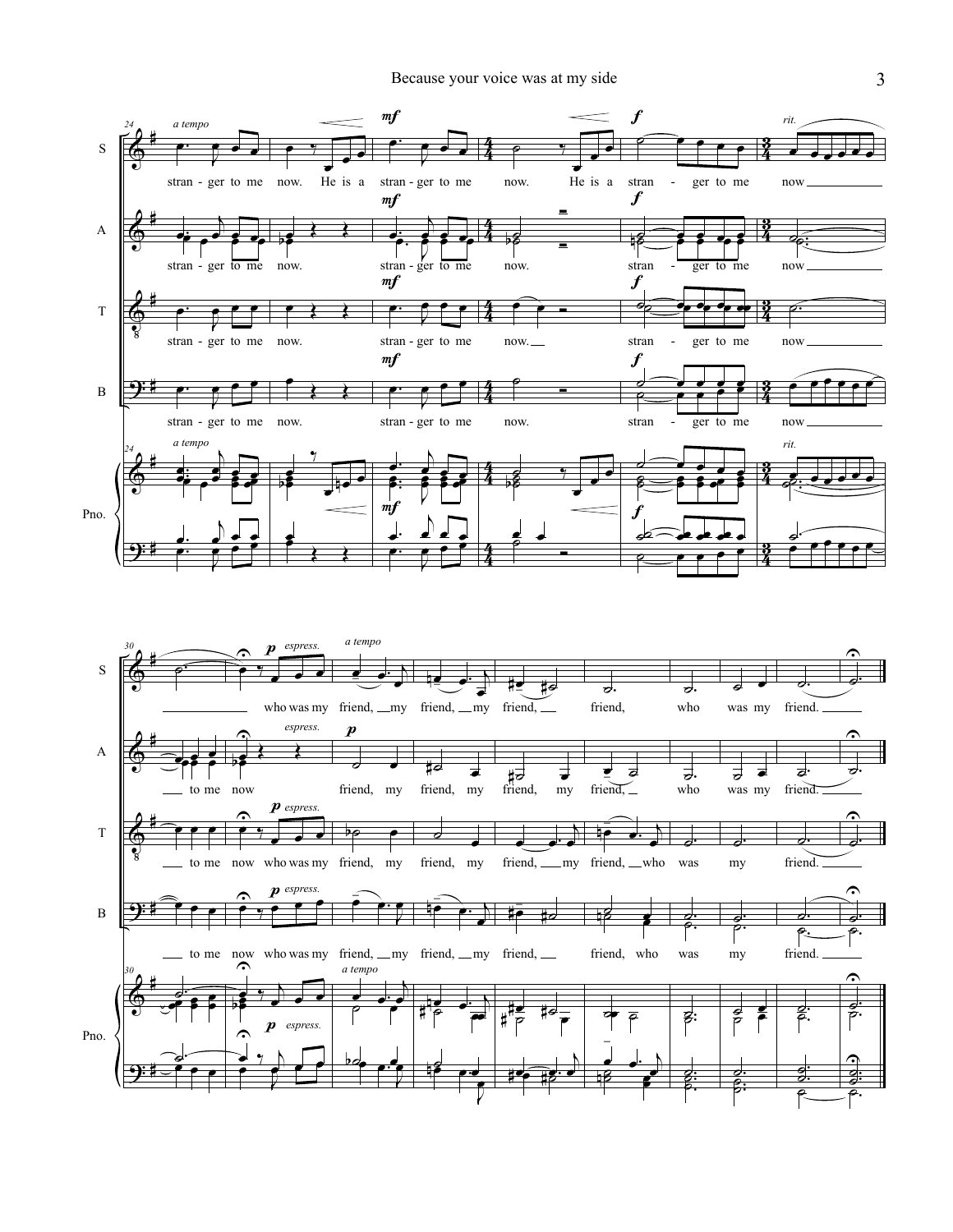## **O cool is the valley now**



© Copyright 2012 by Jonathan Russell. All rights reserved.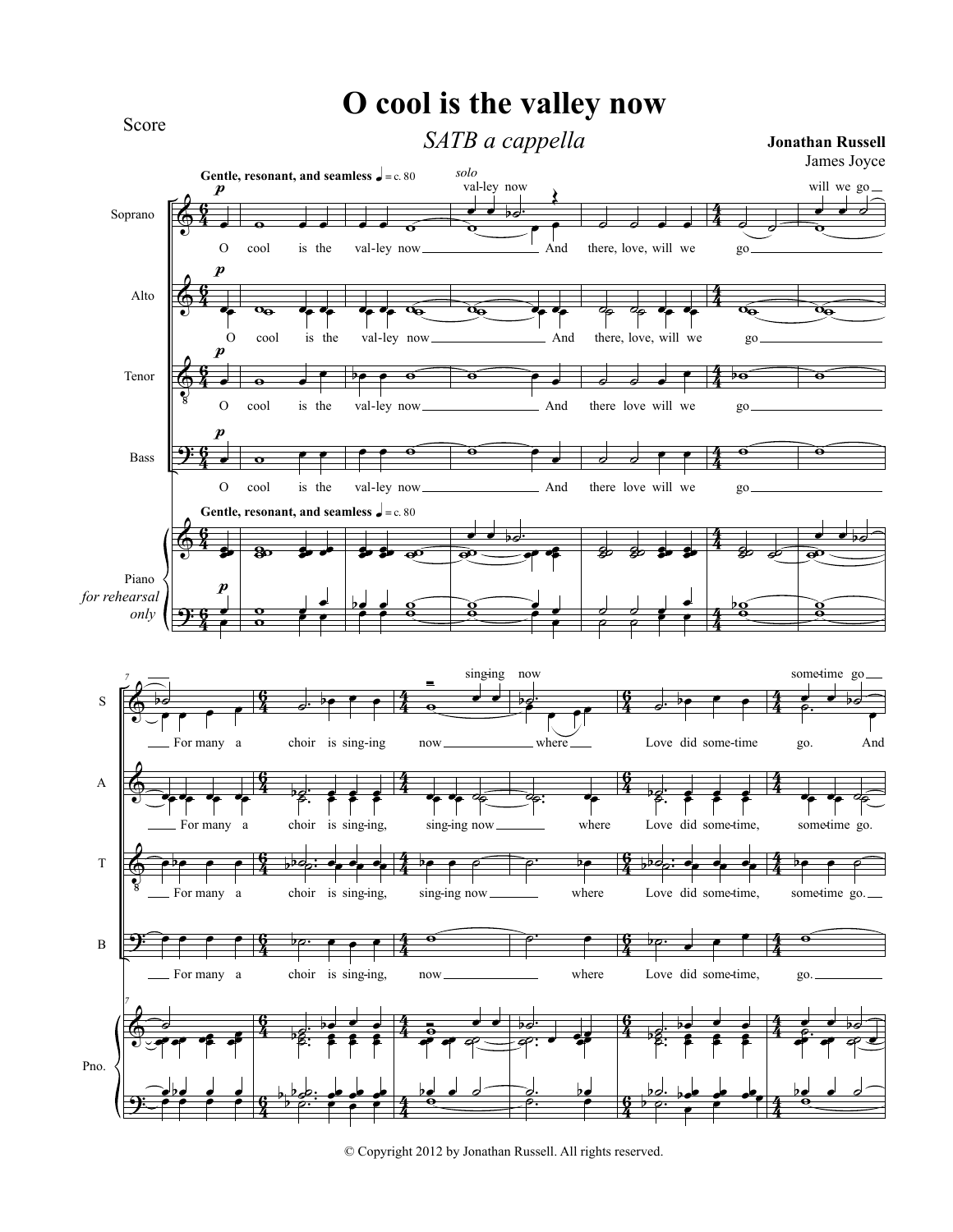